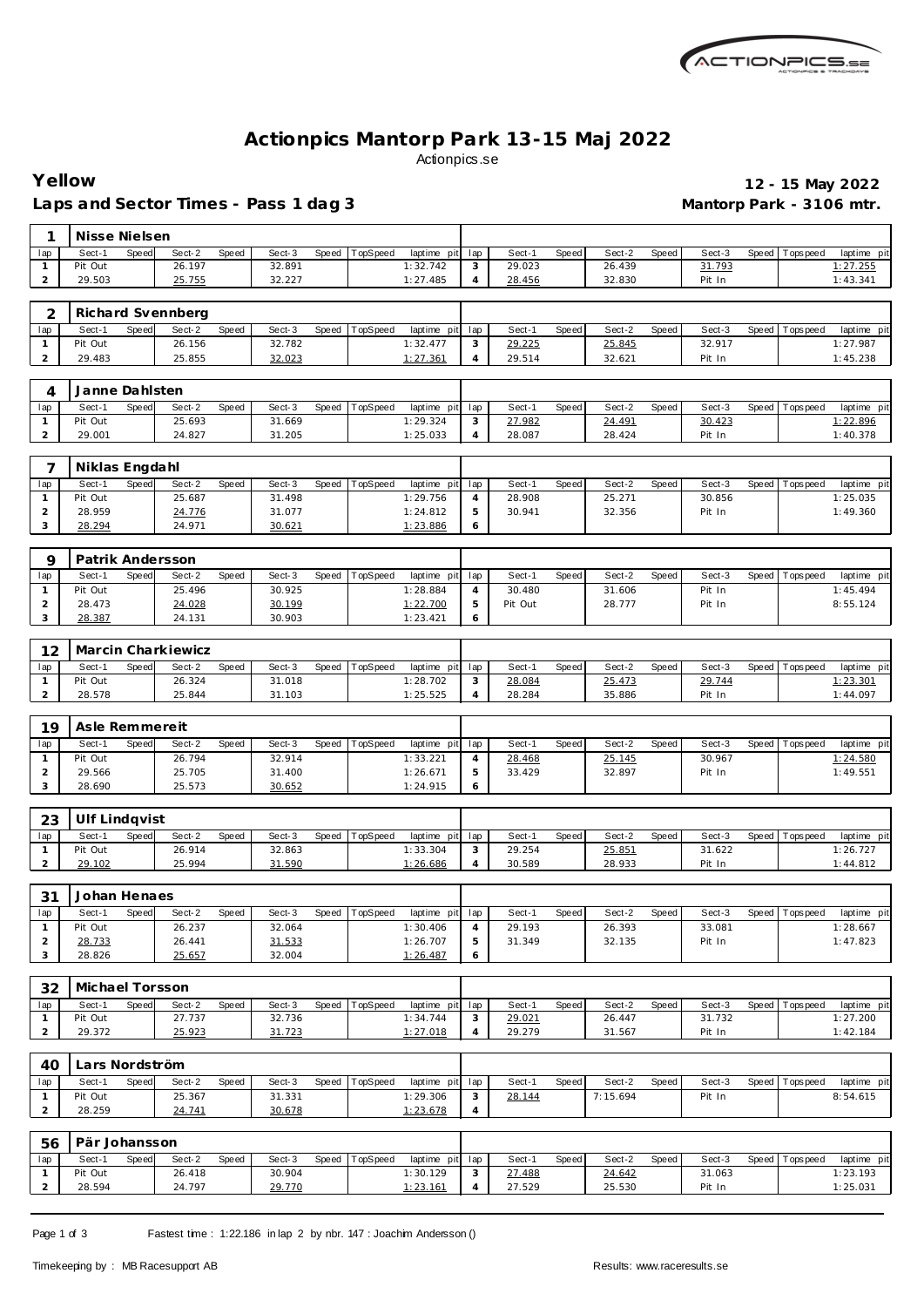

## **Actionpics Mantorp Park 13-15 Maj 2022** Actionpics.se

Laps and Sector Times - Pass 1 dag 3 **Mantorp Park - 3106 mtr.** 

# **Yellow 12 - 15 May 2022**

| 58                             | Andreas Barman        |              |                   |       |                  |       |          |                         |                |                   |       |                  |       |                  |       |                   |                         |
|--------------------------------|-----------------------|--------------|-------------------|-------|------------------|-------|----------|-------------------------|----------------|-------------------|-------|------------------|-------|------------------|-------|-------------------|-------------------------|
| lap                            | Sect-1                | <b>Speed</b> | Sect-2            | Speed | Sect-3           | Speed | TopSpeed | laptime pit             | lap            | Sect-1            | Speed | Sect-2           | Speed | Sect-3           | Speed | Tops peed         | laptime pit             |
| $\mathbf{1}$                   | Pit Out               |              | 26.726            |       | 31.973           |       |          | 1:32.502                | 3              | 28.133            |       | 25.128           |       | 31.349           |       |                   | 1:24.610                |
| 2                              | 28.277                |              | 25.070            |       | 30.873           |       |          | 1:24.220                | $\overline{4}$ | 30.515            |       | 31.993           |       | Pit In           |       |                   | 1:43.296                |
|                                | Max Eriksson<br>65    |              |                   |       |                  |       |          |                         |                |                   |       |                  |       |                  |       |                   |                         |
| lap                            | Sect-1                | Speed        | Sect-2            | Speed | Sect-3           | Speed | TopSpeed | laptime pit             | lap            | Sect-1            | Speed | Sect-2           | Speed | Sect-3           |       | Speed   Tops peed | laptime pit             |
| $\mathbf{1}$                   | Pit Out               |              | 25.610            |       | 31.654           |       |          | 1:31.040                | 3              | 28.412            |       | 24.540           |       | 31.478           |       |                   | 1:24.430                |
| $\overline{2}$                 | 28.589                |              | 25.006            |       | 31.370           |       |          | 1:24.965                | 4              | 28.531            |       | 30.441           |       | Pit In           |       |                   | 1:42.256                |
|                                |                       |              |                   |       |                  |       |          |                         |                |                   |       |                  |       |                  |       |                   |                         |
| 84                             | Ronny Granberg        |              |                   |       |                  |       |          |                         |                |                   |       |                  |       |                  |       |                   |                         |
| lap                            | Sect-1                | Speed        | Sect-2            | Speed | Sect-3           | Speed | TopSpeed | laptime pit             | lap            | Sect-1            | Speed | Sect-2           | Speed | Sect-3           |       | Speed   Tops peed | laptime pit             |
| $\mathbf{1}$                   | Pit Out               |              | 26.455            |       | 32.538           |       |          | 1:32.263                | 3              | 28.340            |       | 24.593           |       | 31.521           |       |                   | 1:24.454                |
| $\overline{2}$                 | 29.429                |              | 25.164            |       | 31.248           |       |          | 1:25.841                | $\overline{4}$ | 28.618            |       | 25.224           |       | Pit In           |       |                   | 1:30.892                |
|                                | Staffan Lindahl<br>86 |              |                   |       |                  |       |          |                         |                |                   |       |                  |       |                  |       |                   |                         |
|                                |                       |              |                   |       |                  |       |          |                         |                |                   |       |                  |       |                  |       |                   |                         |
| lap<br>$\mathbf{1}$            | Sect-1<br>Pit Out     | Speed        | Sect-2<br>26.758  | Speed | Sect-3<br>32.263 | Speed | TopSpeed | laptime pit<br>1:32.103 | lap<br>3       | Sect-1<br>29.407  | Speed | Sect-2<br>32.044 | Speed | Sect-3<br>Pit In | Speed | T ops pee d       | laptime pit<br>1:42.176 |
| $\overline{2}$                 | 29.673                |              | 26.323            |       | 32.302           |       |          | 1:28.298                | $\overline{4}$ |                   |       |                  |       |                  |       |                   |                         |
|                                |                       |              |                   |       |                  |       |          |                         |                |                   |       |                  |       |                  |       |                   |                         |
| 87                             | Dennis Krieg          |              |                   |       |                  |       |          |                         |                |                   |       |                  |       |                  |       |                   |                         |
| lap                            | Sect-1                | Speed        | Sect-2            | Speed | Sect-3           | Speed | TopSpeed | laptime pi              | lap            | Sect-1            | Speed | Sect-2           | Speed | Sect-3           | Speed | Tops peed         | laptime pit             |
| $\mathbf{1}$                   | 34.404                |              | 25.322            |       | 31.321           |       |          | 1:31.047                | 3              | 28.721            |       | 25.371           |       | Pit In           |       |                   | 1:32.357                |
| 2                              | 28.000                |              | 24.962            |       | 31.025           |       |          | 1:23.987                | 4              |                   |       |                  |       |                  |       |                   |                         |
|                                |                       |              |                   |       |                  |       |          |                         |                |                   |       |                  |       |                  |       |                   |                         |
| 97                             | Per Breitenstein      |              |                   |       |                  |       |          |                         |                |                   |       |                  |       |                  |       |                   |                         |
| lap<br>$\mathbf{1}$            | Sect-1<br>Pit Out     | Speed        | Sect-2<br>26.280  | Speed | Sect-3<br>32.593 | Speed | TopSpeed | laptime pit<br>1:31.250 | lap<br>3       | Sect-1<br>28.910  | Speed | Sect-2<br>25.609 | Speed | Sect-3<br>31.739 | Speed | Tops peed         | laptime pit<br>1:26.258 |
| 2                              | 29.038                |              | 25.277            |       | 31.896           |       |          | 1:26.211                | 4              | 28.903            |       | 26.081           |       | Pit In           |       |                   | 1:36.551                |
|                                |                       |              |                   |       |                  |       |          |                         |                |                   |       |                  |       |                  |       |                   |                         |
| 109                            | Ludvig Sjöholm        |              |                   |       |                  |       |          |                         |                |                   |       |                  |       |                  |       |                   |                         |
| lap                            | Sect-1                | Speed        | Sect-2            | Speed | Sect-3           | Speed | TopSpeed | laptime pit             | lap            | Sect-1            | Speed | Sect-2           | Speed | Sect-3           | Speed | Tops pee d        | laptime pit             |
| $\mathbf{1}$                   | Pit Out               |              | 27.540            |       | 32.862           |       |          | 1:33.336                | 3              | 28.896            |       | 26.609           |       | 31.696           |       |                   | 1:27.201                |
| $\overline{2}$                 | 29.254                |              | 26.273            |       | 31.795           |       |          | 1:27.322                | $\overline{4}$ | 28.883            |       | 32.487           |       | Pit In           |       |                   | 1:45.091                |
|                                |                       |              |                   |       |                  |       |          |                         |                |                   |       |                  |       |                  |       |                   |                         |
| 110                            | David Mattsson        |              |                   |       |                  |       |          |                         |                |                   |       |                  |       |                  |       |                   |                         |
| lap                            | Sect-1                | <b>Speed</b> | Sect-2            | Speed | Sect-3           | Speed | TopSpeed | laptime pit             | lap            | Sect-1            | Speed | Sect-2           | Speed | Sect-3           | Speed | Tops peed         | laptime pit<br>7:34.267 |
| $\mathbf{1}$<br>$\overline{2}$ | Pit Out<br>29.414     |              | 27.430<br>26.648  |       | 32.446<br>32.273 |       |          | 1:32.751<br>1:28.335    | 5<br>6         | Pit Out<br>29.802 |       | 27.824<br>26.003 |       | 33.705<br>32.042 |       |                   | 1:27.847                |
| 3                              | 29.051                |              | 25.534            |       | 31.529           |       |          | 1:26.114                | $\overline{7}$ | 29.009            |       | 25.949           |       | 31.960           |       |                   | 1:26.918                |
| 4                              | 28.941                |              | 28.162            |       | Pit In           |       |          | 1:39.296                | 8              |                   |       |                  |       |                  |       |                   |                         |
|                                |                       |              |                   |       |                  |       |          |                         |                |                   |       |                  |       |                  |       |                   |                         |
| 113                            | Kalle Sjöberg         |              |                   |       |                  |       |          |                         |                |                   |       |                  |       |                  |       |                   |                         |
| lap                            | Sect-1                | Speed        | Sect-2            | Speed | Sect-3           | Speed | TopSpeed | laptime pit             | lap            | Sect-1            | Speed | Sect-2           | Speed | Sect-3           | Speed | T ops pee d       | laptime pit             |
| $\mathbf{1}$                   | Pit Out               |              | 25.956            |       | 32.911           |       |          | 1:31.971                | 3              | 29.845            |       | 25.575           |       | 31.829           |       |                   | 1:27.249                |
| $\overline{2}$                 | 30.184                |              | 25.591            |       | 31.762           |       |          | 1:27.537                | 4              | 31.922            |       | 30.287           |       | Pit In           |       |                   | 1:43.258                |
|                                |                       |              | Joakim Strömberg  |       |                  |       |          |                         |                |                   |       |                  |       |                  |       |                   |                         |
| 146                            | Sect-1                | Speed        | Sect-2            | Speed | Sect-3           | Speed | TopSpeed | laptime pit             | lap            | Sect-1            | Speed | Sect-2           | Speed | Sect-3           |       | Speed Topspeed    | laptime pit             |
| lap<br>$\mathbf{1}$            | Pit Out               |              | 25.956            |       | 31.948           |       |          | 1:31.730                | $\overline{2}$ | 28.834            |       | 25.891           |       | Pit In           |       |                   | 1:31.143                |
|                                |                       |              |                   |       |                  |       |          |                         |                |                   |       |                  |       |                  |       |                   |                         |
| 147                            |                       |              | Joachim Andersson |       |                  |       |          |                         |                |                   |       |                  |       |                  |       |                   |                         |
| lap                            | Sect-1                | Speed        | Sect-2            | Speed | Sect-3           | Speed | TopSpeed | laptime pit             | lap            | Sect-1            | Speed | Sect-2           | Speed | Sect-3           |       | Speed Tops peed   | laptime pit             |
| $\mathbf{1}$                   | Pit Out               |              | 25.012            |       | 30.215           |       |          | 1:26.617                | 3              | 27.464            |       | 24.305           |       | 30.876           |       |                   | 1:22.645                |
| $\overline{a}$                 | 27.875                |              | 24.529            |       | 29.782           |       |          | 1:22.186                | 4              | 26.780            |       | 24.519           |       | Pit In           |       |                   | 1:28.926                |
|                                |                       |              |                   |       |                  |       |          |                         |                |                   |       |                  |       |                  |       |                   |                         |
| 148                            | Lukas Strandäng       |              |                   |       |                  |       |          |                         |                |                   |       |                  |       |                  |       |                   |                         |
| lap                            | Sect-1                | Speed        | Sect-2            | Speed | Sect-3           | Speed | TopSpeed | laptime pit             | lap            | Sect-1            | Speed | Sect-2           | Speed | Sect-3           | Speed | Tops peed         | laptime pit             |
| $\mathbf{1}$<br>$\overline{a}$ | Pit Out<br>29.305     |              | 25.999<br>25.576  |       | 32.485<br>31.511 |       |          | 1:31.468<br>1:26.392    | 4<br>5         | 29.989<br>Pit Out |       | 32.543<br>26.011 |       | Pit In<br>31.198 |       |                   | 1:45.989<br>9:03.053    |
| 3                              | 29.157                |              | 25.125            |       | 31.291           |       |          | 1:25.573                | 6              | 28.649            |       | 25.708           |       | 30.731           |       |                   | 1:25.088                |

Page 2 of 3 Fastest time : 1:22.186 in lap 2 by nbr. 147 : Joachim Andersson ()